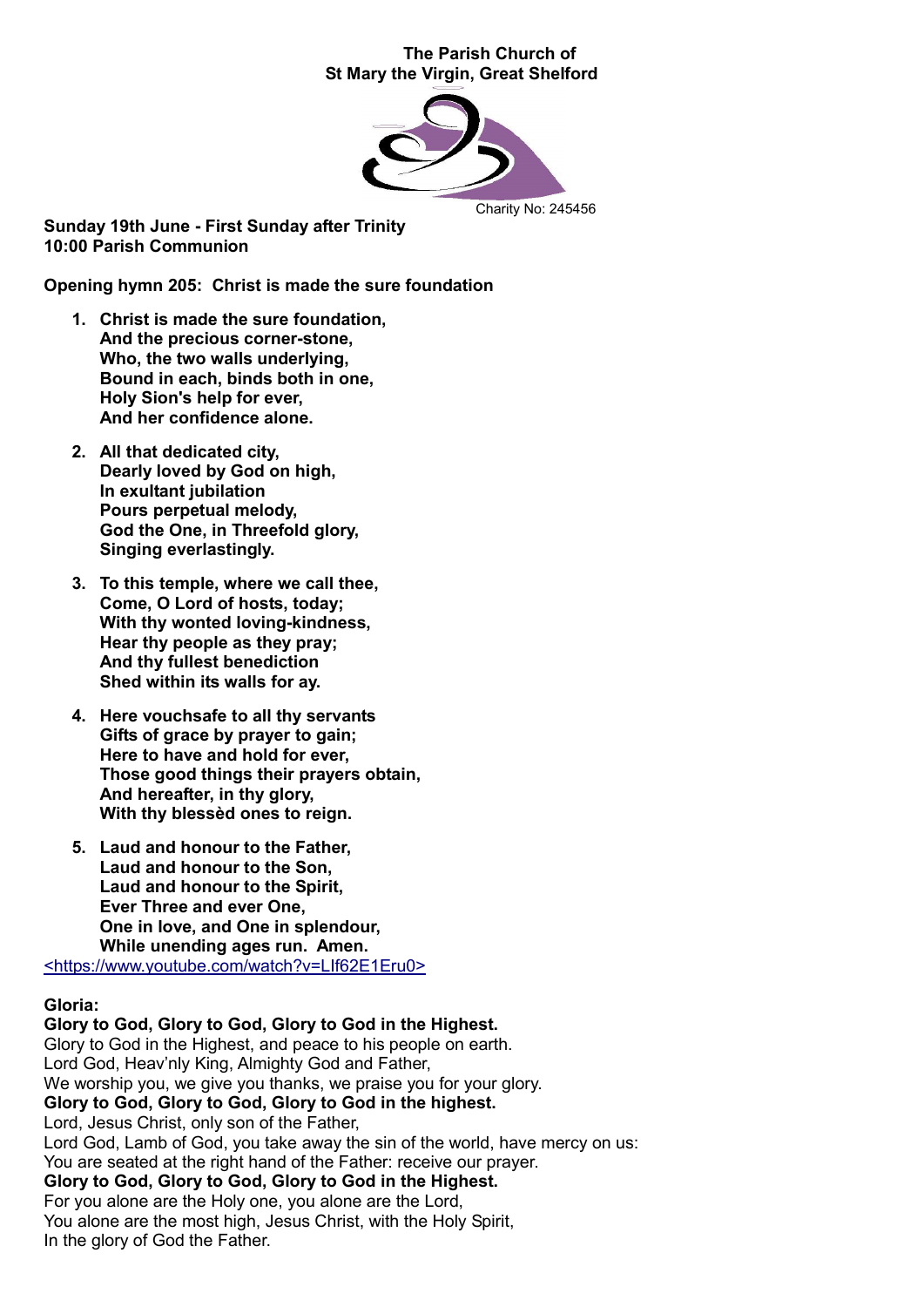Glory to God, Glory to God, Glory to God in the Highest. *David Thorne*

Collect:

O God, the strength of all those who put their trust in you, mercifully accept our prayers and, because through the weakness of our mortal nature we can do no good thing without you, grant us the help of your grace, that in the keeping of your commandments we may please you both in will and deed; through Jesus Christ your Son our Lord, who is alive and reigns with you, in the unity of the Holy Spirit, one God, now and for ever. Amen

# First Reading: Isaiah 65. 1 - 9

The word of the Lord through the prophet: I was ready to be sought out by those who did not ask, to be found by those who did not seek me. I said, 'Here I am, here I am', to a nation that did not call on my name. I held out my hands all day long to a rebellious people, who walk in a way that is not good, following their own devices; a people who provoke me to my face continually, sacrificing in gardens and offering incense on bricks; who sit inside tombs, and spend the night in secret places; who eat swine's flesh, with broth of abominable things in their vessels; who say, 'Keep to yourself, do not come near me, for I am too holy for you.' These are a smoke in my nostrils, a fire that burns all day long. See, it is written before me: I will not keep silent, but I will repay; I will indeed repay into their laps their iniquities and their ancestors' iniquities together, says the LORD; because they offered incense on the mountains and reviled me on the hills, I will measure into their laps full payment for their actions. Thus says the LORD: As the wine is found in the cluster, and they say, 'Do not destroy it, for there is a blessing in it' so I will do for my servants' sake, and not destroy them all. I will bring forth descendants from Jacob, and from Judah inheritors of my mountains; my chosen shall inherit it, and my servants shall settle there.

# Second Reading: Galatians 3. 23 - 29

Before faith came, we were imprisoned and guarded under the law until faith would be revealed. Therefore the law was our disciplinarian until Christ came, so that we might be justified by faith. But now that faith has come, we are no longer subject to a disciplinarian, for in Christ Jesus you are all children of God through faith. As many of you as were baptized into Christ have clothed yourselves with Christ. There is no longer Jew or Greek, there is no longer slave or free, there is no longer male and female; for all of you are one in Christ Jesus. And if you belong to Christ, then you are Abraham's offspring, heirs according to the promise.

# Gradual hymn 480: In Christ there is no East or West

- 1. In Christ there is no East or West, In him no South or North, But one great fellowship of love Throughout the whole wide earth.
- 2. Join hands, then, brothers of the faith, Whate'er your race may be; Who serves my Father as a son Is surely kin to me.
- 3. In Christ now meet both East and West, In him meet South and North, All Christlike souls are one in him, Throughout the whole wide earth. <https://www.youtube.com/watch?v=zfNIbxvXbus>

#### Gospel: Luke 8. 26 - 39

Jesus and his disciples arrived at the country of the Gerasenes, which is opposite Galilee. As he stepped out on land, a man of the city who had demons met him. For a long time he had worn no clothes, and he did not live in a house but in the tombs. When he saw Jesus, he fell down before him and shouted at the top of his voice, 'What have you to do with me, Jesus, Son of the Most High God? I beg you, do not torment me'— for Jesus had commanded the unclean spirit to come out of the man. (For many times it had seized him; he was kept under guard and bound with chains and shackles, but he would break the bonds and be driven by the demon into the wilds.) Jesus then asked him, 'What is your name?' He said, 'Legion'; for many demons had entered him. They begged him not to order them to go back into the abyss. Now there on the hillside a large herd of swine was feeding; and the demons begged Jesus to let them enter these. So he gave them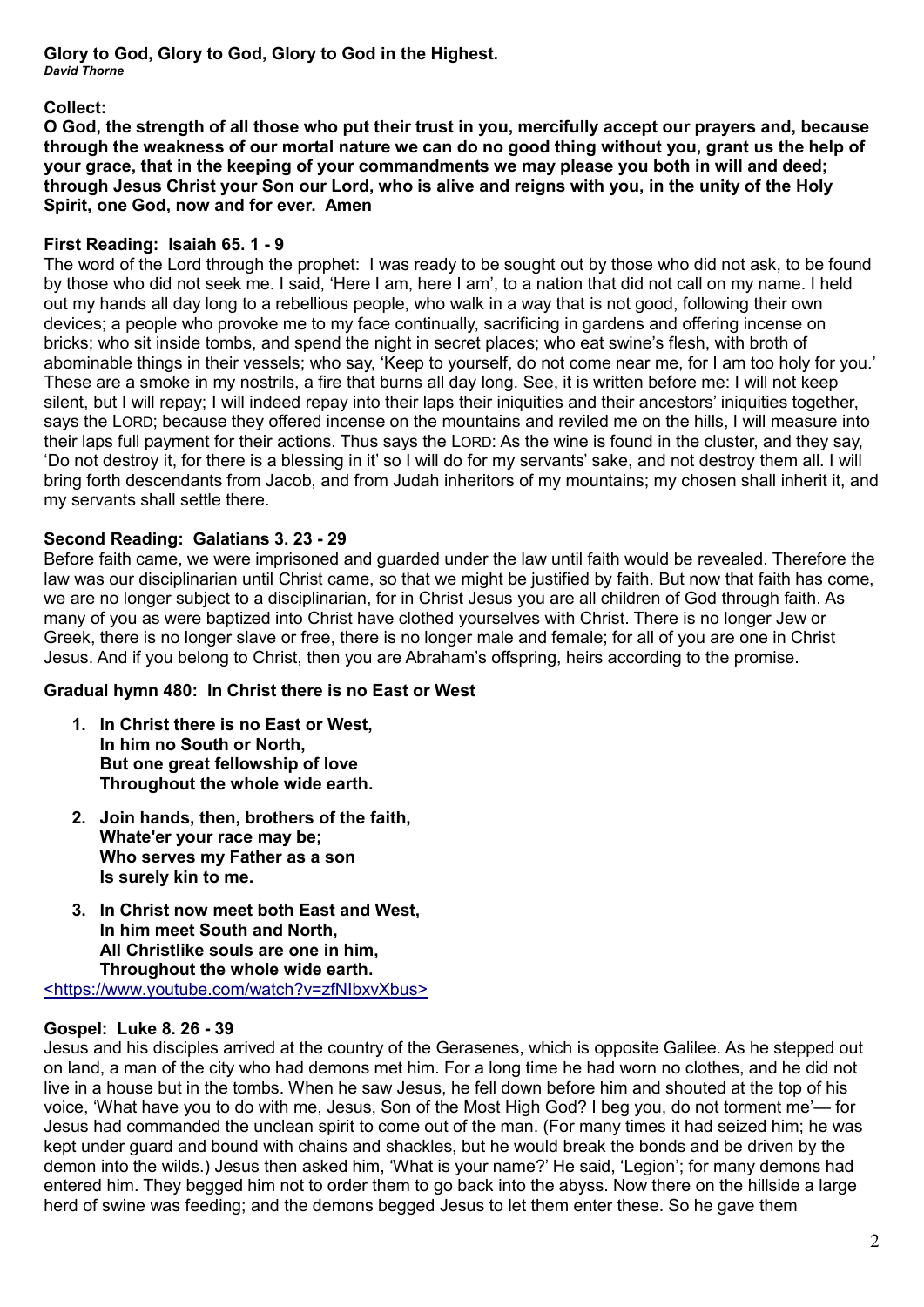permission. Then the demons came out of the man and entered the swine, and the herd rushed down the steep bank into the lake and was drowned. When the swineherds saw what had happened, they ran off and told it in the city and in the country. Then people came out to see what had happened, and when they came to Jesus, they found the man from whom the demons had gone sitting at the feet of Jesus, clothed and in his right mind. And they were afraid. Those who had seen it told them how the one who had been possessed by demons had been healed. Then all the people of the surrounding country of the Gerasenes asked Jesus to leave them; for they were seized with great fear. So he got into the boat and returned. The man from whom the demons had gone begged that he might be with him; but Jesus sent him away, saying, 'Return to your home, and declare how much God has done for you.' So he went away, proclaiming throughout the city how much Jesus had done for him.

#### Offertory hymn: For the healing of the nations

- 1 For the healing of the nations, Lord, we pray with one accord, For a just and equal sharing Of the things that earth affords. To a life of love in action Help us rise and pledge our word.
- 2 Lead us, Father, into freedom, From despair your world release; That, redeemed from war and hatred, All may come and go in peace. Show us how through care and goodness Fear will die and hope increase.
- 3 All that kills abundant living, Let it from the earth be banned; Pride of status, race or schooling Dogmas that obscure your plan. In our common quest for justice May we hallow life's brief span.
- 4 You, creator-God, have written Your great name on humankind; For our growing in your likeness Bring the life of Christ to mind; That by our response and service Earth its destiny may find. <https://www.youtube.com/watch?v=i19LgSpPxmo>

#### Sanctus/Benedictus:

Holy, holy, holy Lord, God of power and might, Heaven and earth are full of your glory. Hosanna, hosanna, hosanna in the highest. Blessed is he who comes in the name of the Lord. Hosanna, hosanna, hosanna in the highest. *David Thorne*

Agnus Dei:

Lamb of God, you take away the sins of the world: have mercy on us. Lamb of God, you take away the sins of the world: have mercy on us. Lamb of God, you take away the sins of the world: grant us peace. *David Thorne*

Communion hymn 277: Bread of the world in mercy broken

Bread of the world in mercy broken, Wine of the soul in mercy shed, By whom the words of life were spoken, And in whose death our sins are dead: Look on the heart by sorrow broken,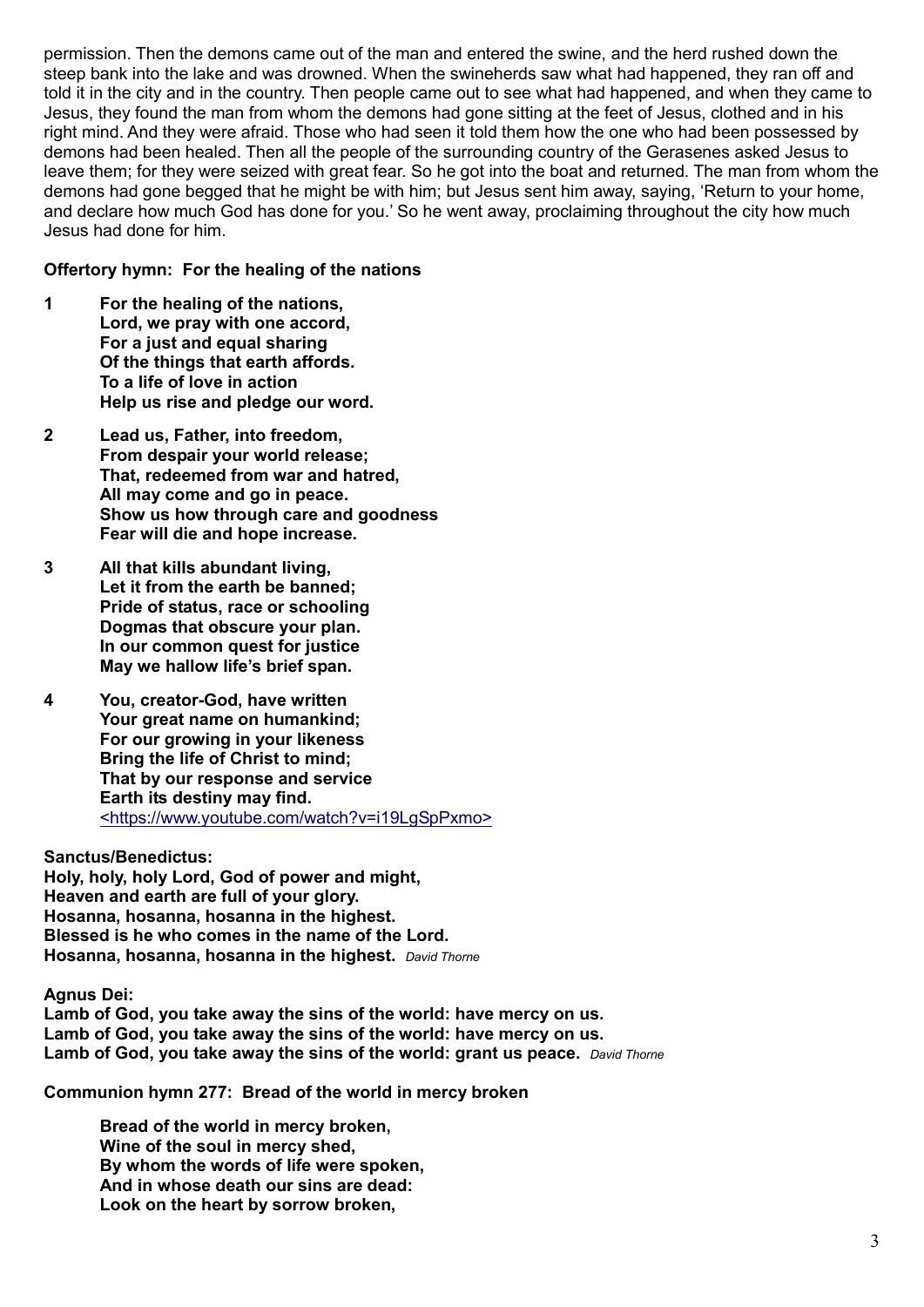#### Look on the tears by sinners shed, And be thy feast to us the token That by thy grace our souls are fed.

<https://www.youtube.com/watch?v=mDmi50vdkKE> <https://www.youtube.com/watch?v=dG-7ox9dFx4>

### Post Communion Prayer:

Eternal Father, we thank you for nourishing us with these heavenly gifts: may our communion strengthen us in faith, build us up in hope, and make us grow in love; for the sake of Jesus Christ our Lord. Amen

### Final hymn: Father, Lord of all creation

- 1. Father, Lord of all creation, Ground of being, life and love; Height and depth beyond description Only life in you can prove: You are mortal life's dependence: Thought, speech, sight are ours by grace; Yours is every hour's existence, Sovereign Lord of time and space.
- 2. Jesus Christ, the Man for others, We, your people, make our praver: Help us love, as sisters, brothers, All whose burdens we can share. Where your name binds us together You, Lord Christ, will surely be; Where no selfishness can sever There your love the world may see.
- 3. Holy Spirit, rushing, burning, Wind and flame of Pentecost, Fire our hearts afresh with yearning To regain what we have lost. May your love unite our action, Never more to speak alone: God, in us abolish faction, God, through us your love make known. https://www.youtube.com/watch?v=P5fqJaLg3ug

#### SUPPORTING OUR CHURCH

Dear Friends,

As you may by now be aware, even before the pandemic we were concerned about the increasing financial deficit we have been facing for several years. The PCC has now, regretfully, decided (in consultation with the Diocese) to reduce our regular Ministry Share contribution by 50%, to £26,895 this year, in order to halt the ongoing drain on our reserves. This will balance the 2021 budget, but without a substantial increase in income we may well face the same decision in future years, or the money will run out. This decision has not been taken lightly, as it has serious implications for the future life of the parish; Ministry Share goes towards the costs of stipendiary ministry, and failure to meet our Share in full, as well as passing an additional financial burden on to the other parishes in the Deanery, will impact on the future provision of a full-time vicar in Great Shelford. We would welcome any additional Stewardship support to enable us to meet the full Share asked for by the Diocese, in this and future years, in order to maintain a stipendiary vicar. Donations can be made by:

- Parish Giving Scheme (PCC's preferred option)
- Standing Order or Bank transfer
- Donating via the Giving Page on website https://www.stmarysgreatshelford.org/
- Traditional envelope donations (posted through the vicarage letterbox, or left in the collection box at the back of church). Please write your PIN on the envelope, if you have one.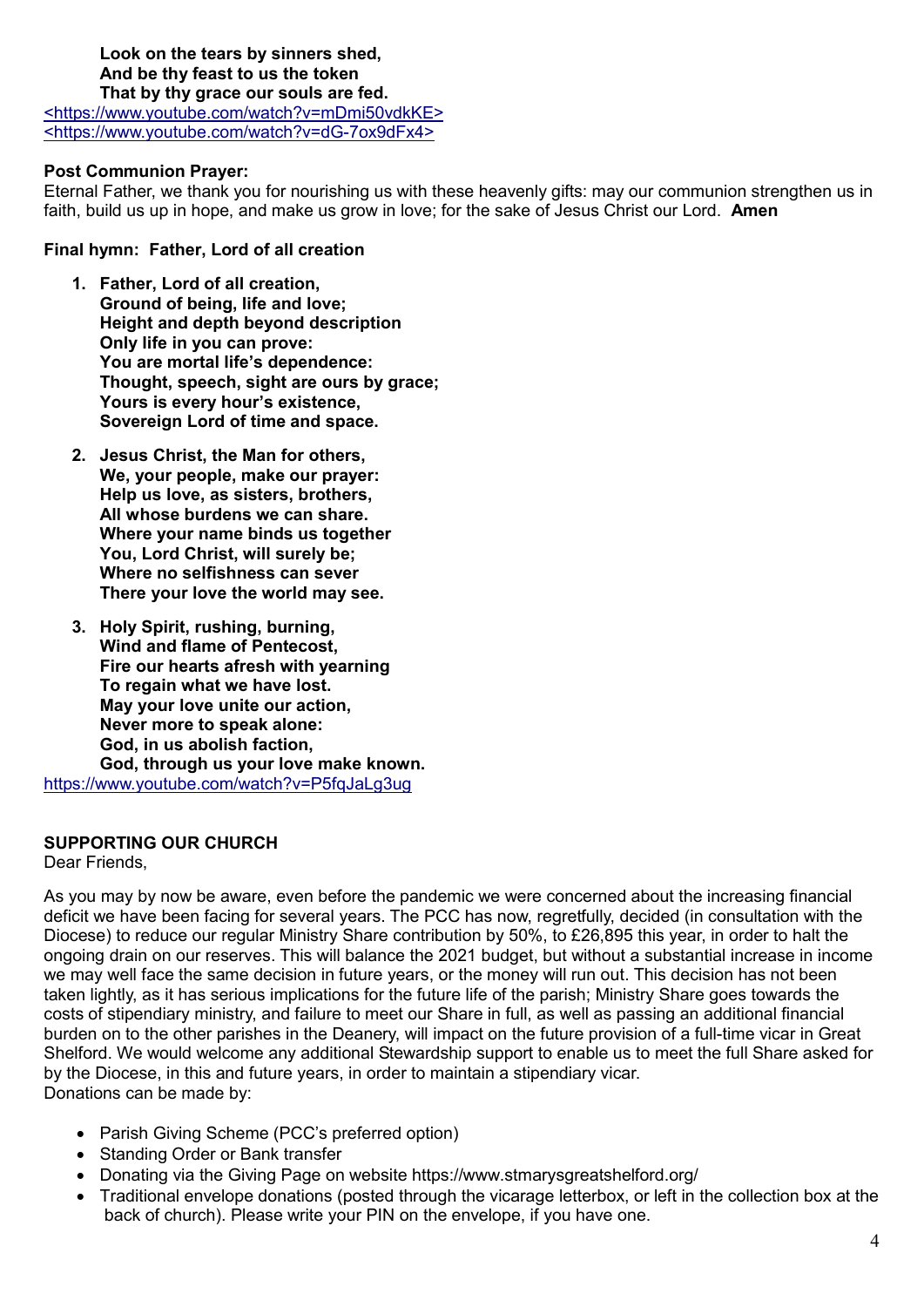To help further, at no cost to yourself, please Gift Aid your donations if you are able. Our Treasurer Pat Brown is happy to assist with any of the above. Contact details: phone 07811 563597 or email: [patbrown2591@yahoo.co.uk](mailto:patbrown2591@yahoo.co.uk) .

Thank you very much for all your support.

# ST. MARY'S GREAT SHELFORD - WEEKLY NEWSLETTER

### Covid Precautions:

- Face masks the wearing of face masks is no longer compulsory, but is recommended in crowded spaces and when moving around the church.
- Lateral flow testing take a simple lateral flow test at home before coming into contact with others.
- Symptoms if you have any cold-like symptoms, it would be wise not to attend.

By following these guides we can help ensure that we reduce the risks for others and for ourselves.

Evening service by zoom: Rosemary Feuell is inviting you to a scheduled Zoom meeting.

Topic: Rosemary Feuell's Zoom Meeting Time: Jun 19, 2022 06:30 PM London Join Zoom Meeting https://us02web.zoom.us/j/81379611757?pwd=VndzZVJNMUM4Yk45bHFyNXgrVHdrdz09 Meeting ID: 813 7961 1757 Passcode: 330256

Christian Aid: A big thank you to everyone who responded to the annual appeal. We have just sent £605 to CA who will claim the Gift Aid due. This will add well over £100 to our giving.

Food Box: The PCC has agreed to place a Food Box in the church porch containing tins and dried produce. This is in recognition that current conditions are making it difficult for some to make funds stretch to pay for food. We hope that those who need food will take it, and others will share what they have. This is to complement the food collection going to the Food Bank.

**Pilgrim house group:** The house group restarted in early June for 5 sessions. We are meeting in church on Mondays at 10 am.

The dates of the next meetings are 20 June; 27 June; No meeting feast week; 11 July

We are studying St Mark's gospel using this resource from the Diocese of Norwich

Mapping Mark — Diocese of Norwich

A unique way to explore the Gospel of Mark through this set of five bible study maps; perfect for small groups or individual reflection.

They are a series of beautiful little pamphlets using art, poetry, music and reflections to guide us.

All welcome. No need to attend each week as each session is self contained.

Phone Anne on 07745 562702 to reserve a copy of the booklet costing £2.70.

Shelford Feast Quiz, 7th July: We need some volunteers to be in the St. Mary's team, as soon as possible please. Contact me in church, on 07398 192646 or at [richard.townsend1@ntlworld.com](mailto:richard.townsend1@ntlworld.com) <mailto:richard.townsend1@ntlworld.com> .

Support for Ukrainian families: Charles and Caroline Kingdon were asked by the PCC if there was any help that the group needed to support the Ukrainian families who are staying in Great Shelford. This is the reply… There are a number of things that spring immediately to mind. We need volunteers to help with the clothing collection/sale and help with organising a bike sale. It was suggested last evening that it would be a great idea to have a stall at the Feast. The latter could take many forms e.g., food/information and needs pulling together. Maybe you could see if anyone in St Mary's would like to help take on any of these roles. There is also a Ukrainian church in Peterborough [www.ucc-gb.com/peterborough](http://www.ucc-gb.com/peterborough). It would be absolutely marvellous if someone was willing to take a group of Ukrainians up say once a month. If you can help please contact them at [openarmsgranta@gmail.com](mailto:openarmsgranta@gmail.com).

Living Ely 2025 Deanery Development Planning Booklets: There are pocket guides and Summary Guides at the back of the church which we encourage everyone to take and read. We will soon be starting to think about our Development Plan and the congregation as a whole can be involved in shaping our future ministry



reflections and prayers THE CHURCH **Start in Later Life CONNECTIONS** 

and mission.

Daily HOPE: This is an excellent national Church of England initiative for those who are especially isolated and do not have access to the internet.